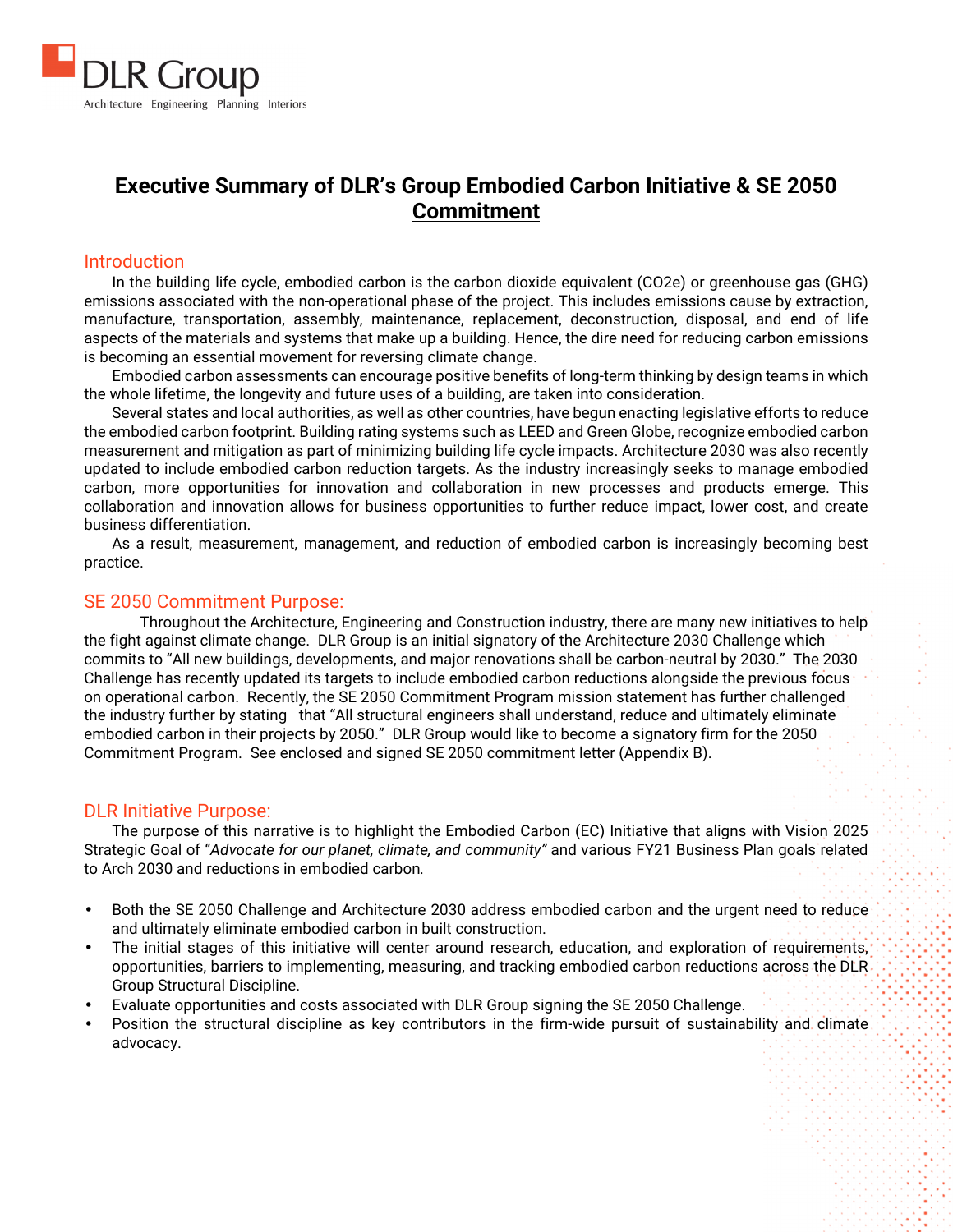#### Executive Summary

The recently established Embodied Carbon Task Force has been challenged with exploration of the current state of embodied carbon reductions in our industry, the challenges ahead, and how DLR Group Structural Discipline can contribute towards our Vision 2025 Sustainability goals. The initial stages of this initiative will center around research, education, and exploration for the requirements, opportunities, barriers to implementing, measuring, and tracking embodied carbon reductions across the DLR Group Structural Discipline. Our research team is actively collaborating with leaders in the DLR Group Sustainability Forum to align our strategic goals and learn from their expertise with Life Cycle Analysis and embodied carbon estimation tools. The structural engineers on the team have design experience in a wide variety of structural engineering systems and building types that will allow us to develop a comprehensive strategy that can be adjusted as needed for the wide variety of sectors and projects in DLR Group's portfolio. Significant research efforts have been conducted in this field on the fundamentals of embodied carbon in structural engineering design, but there is limited information available on the applicability and results from varying structural systems. Our research will focus on quantifying the embodied carbon characteristics of past DLR Group projects to establish a baseline of the embodied carbon equivalencies present in our current designs. The research phase of the initiative will also be used to compare several estimating/tracking tools to determine best practices, and document successful strategies for embodied carbon reductions on future projects.

#### Research Plan

The research team plans to analyze approximately 5-10 past projects designed by DLR Group structural engineers with a variety of scales, building types, and structural systems to determine the embodied carbon in the structural elements of each building using either Tally, Beacon, or EC3. From these findings on past DLR Group projects, we plan to develop a baseline in terms of current embodied carbon quantities on typical DLR Group projects. Establishing a starting baseline is a critical first step to tracking any future reductions in embodied carbon as part of the Architecture 2030 and SE 2050 Challenges. As we complete the life cycle analyses of our past projects, the research team will also learn how to interpret structural EPDs (Environmental Product Declarations), evaluate the strengths/weaknesses of each estimating/measuring software program, and document best practices and lessons learned. We will utilize the project Life Cycle Assessments, LCAs, and the compiled documentation to develop internal training all DLR Group Structural Engineers as well as further collaboration with the Sustainability Forum.

#### Research Team

The research team primarily consists of structural engineers and key contributors from the firm.

- Primary Structural Team
	- o Murad Hamdallah Structural Engineer (CLE)
	- o Scott Birney Structural Engineer (CHI)
	- o Hunter Wheeler Structural Designer (DEN)
	- o Diana Gonzalez Structural Designer (PHX)
	- o Nicole Huffert Structural Designer (SEA)
	- o Natalie Georgieff Structural Engineer (MIN)
- **Key Contributors** 
	- o Prem Sundharam Applied Research leader (PHX)
	- o Lindsey Piant-Perez Architect, Global Sustainability Leader (ORL)
	- o Jill Maltby-Abbott Architect, Sustainability Forum Member (SEA)
	- o Mike Lindsey Architect, Tally Power User (ORL)

Each member of the primary structural team will perform 1-2 structurally focused LCA studies on past projects to compile enough data to compare various structural materials, project types & scales, and locations of projects in terms of the embodied carbon performance. Our key contributors will help provide guidance on data interpretation and help establish baseline standards.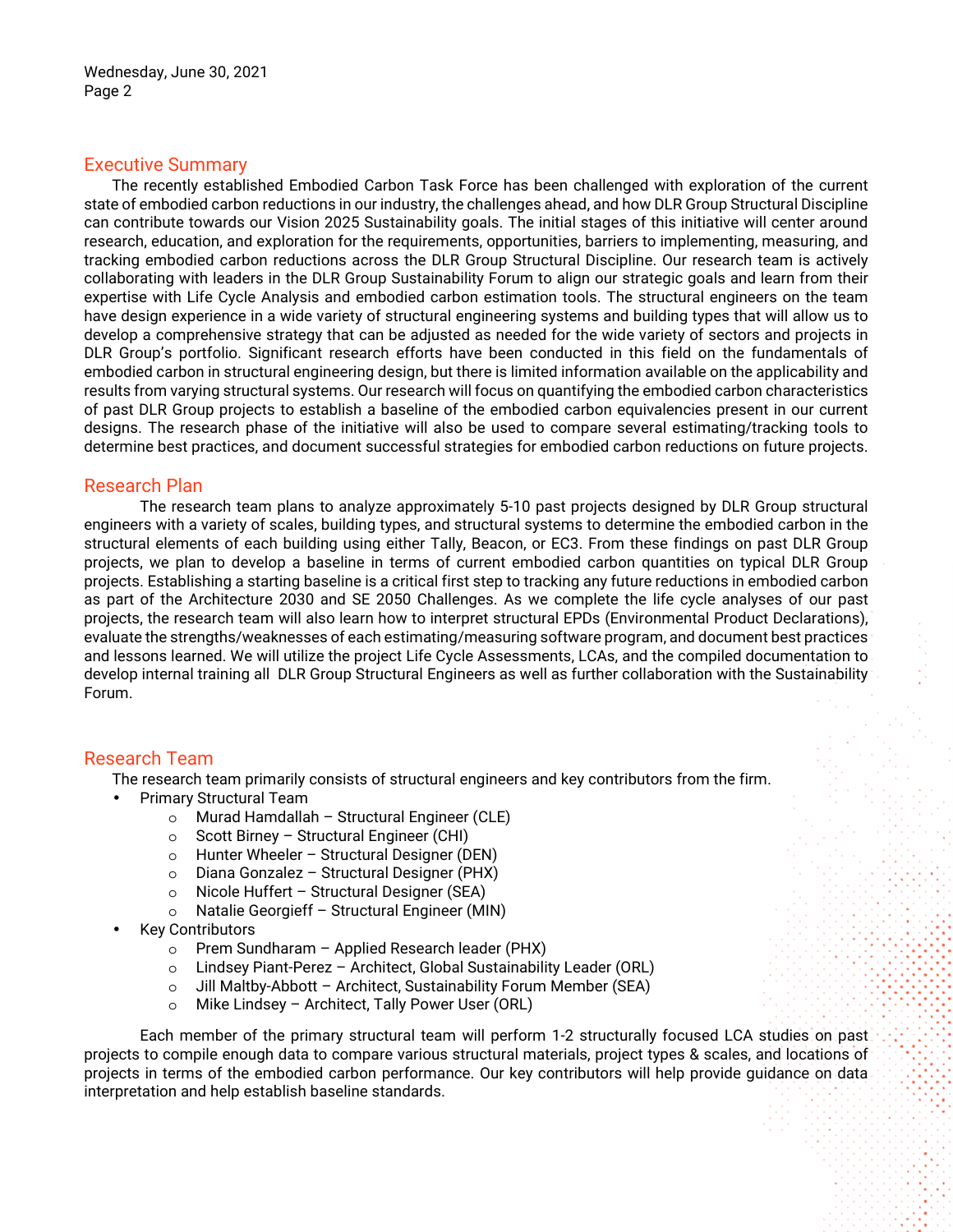## Supplemental Information

Continual research and development will be required to improve embodied carbon design standards. . This grant will provide the funds to propel the team to gather data and formulate best practices for DLR Group. As we pursue the larger goal of embodied carbon elimination, input, and support from DLR Group design and client leaders will be critical. Our structural designs must continue to support the architectural design and client priorities while maintaining embodied carbon reduction and elimination practices at the forefront. We do not anticipate securing additional structural design fees to complete the embodied carbon studies in the initial stages of the project to find the most sustainable design. For DLR Group to provide a truly complete package of sustainable design that clients are expecting, we must evolve our structural engineering practice to include a proactive approach to eliminating embodied carbon by 2050

These efforts towards reducing embodied carbon will show clients that DLR Group is prioritizing sustainable design options and are willing to elevate the human experience through design by committing to the fight against climate change. The Embodied Carbon Task Force is integrating a variety teams including structural engineering, high performance design, architecture, and interior design. Our research will help DLR Group create a standard for embodied carbon in our designs, assist the education of all teams and sectors to be carbon conscious, and position DLR Group to meet the goals of Architecture 2030 and SE 2050.

 Refer to the DLR Group Structural FY21 Initiative Scoping Document outlining the overall goals of the initiative beyond the work outlined in this R&D grant proposal.

# DLR Group Structural FY21 Initiative Scoping Document

#### **Proposed Actions:**

- 1. Establish Embodied Carbon Task Force comprised of Structural Engineers and DLR Group Sustainability experts.
- 2. Submit application for R&D Grant to complete Baseline Life-Cycle Analyses (LCA) and/or specific product embodied carbon optimization of 5-10 representative projects across the structural group (by region, material, and structural systems).
- 3. Establish/strengthen relationships across Sustainability Forum and gain understanding of ongoing, internal efforts towards sustainability to understand existing knowledge throughout DLR Group as well as how the structural initiative will coordinate with the overall sustainability efforts in the firm.
- 4. Understand requirements of SE 2050 Challenge and how they overlap and/or differ from Architecture 2030 requirements.
	- a. Create draft version of Embodied Carbon Action Plan (ECAP).
	- b. Participate in SE 2050 Committee meetings.
- 5. Establish Documentation guidelines for tracking embodied carbon reductions on projects. Complete Baseline LCAs and/or product optimizations utilizing Tally, EC3, and Beacon tools. Summarize and present results with assistance of Creative Services for internal communication.
- 6. Document lessons learned for Tally, EC3, and Beacon to facilitate future training of other structural designers. Utilize knowledge gained in combination with internal DLR Group knowledge to determine preferred option or options for measuring embodied carbon equivalencies of structural scope on projects.
- 7. Establish core team of structural engineers with understanding of ECAP and Strategies implementation and documentation to serve as a resource to the national structural group in the efforts to reduce and ultimately eliminate embodied carbon.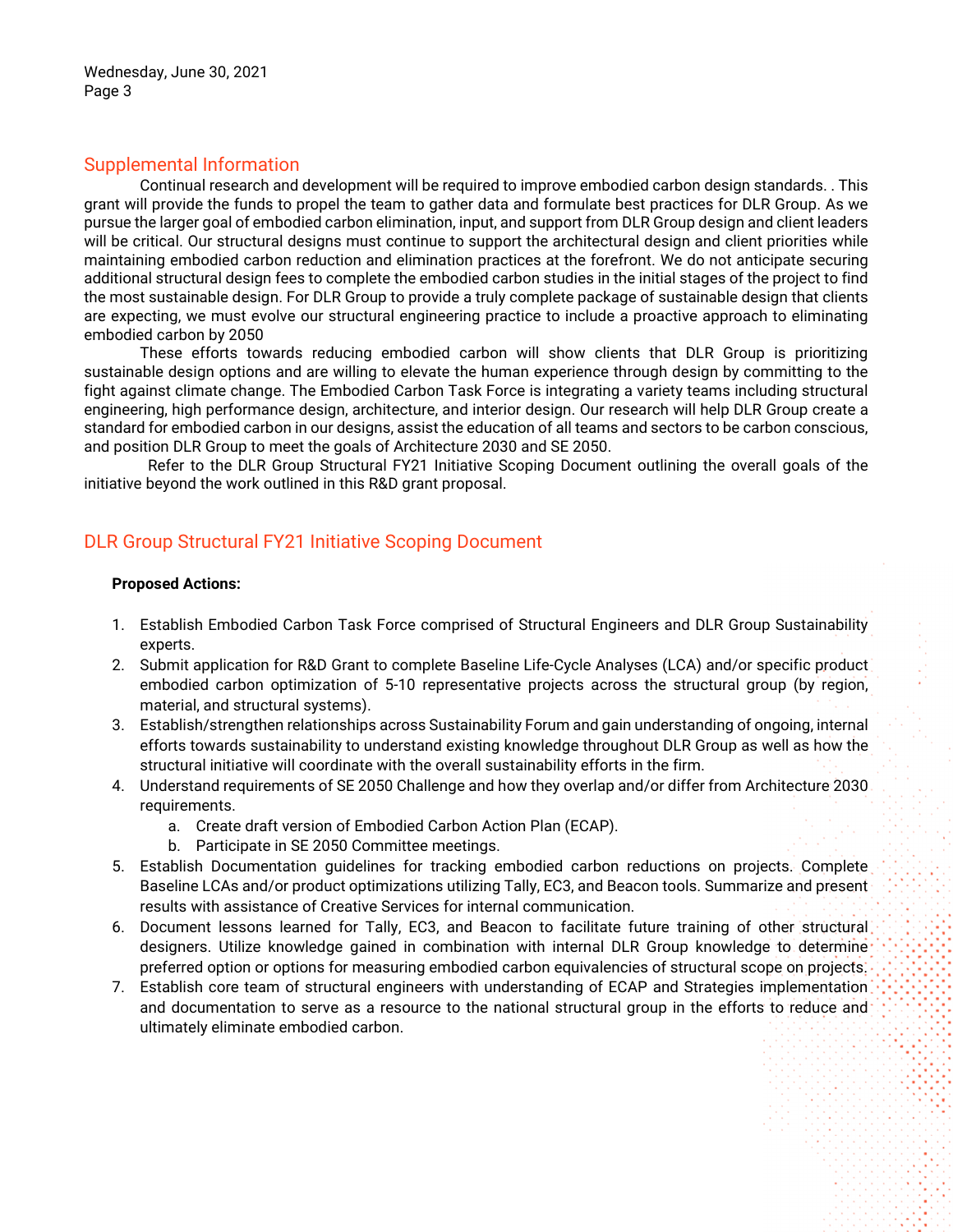#### **FY 21 Milestones:**

Action **Outline** 

| $[1]$ | <b>Establish Embodied Carbon Task Force</b>                  | Q1 |
|-------|--------------------------------------------------------------|----|
| $[2]$ | Submit R&D Grant Application for Baseline LCAs               | Q2 |
| $[3]$ | <b>Complete Baseline LCAs</b>                                | Q3 |
| [4]   | Finalize LCA results for internal discipline share           | 04 |
| [5]   | Participate in SE 2050 Committee Meeting [Hamdallah, Birney] | O3 |
| [6]   | Determination of preferred option/options for future LCAs    | 04 |

#### **Initiative Goals Beyond FY 21:**

- Determine and evaluate process to provide SD level estimates and recommendations to drive early design decisions with data regarding embodied carbon equivalencies.
- − Provide clear, compelling business case for signing SE 2050 Challenge in FY22.

#### **Required Resources:**

- − Personnel and budgeted time to complete Baseline LCAs and accompanying interpretation/compilation of results.
- − Licensing access to software programs (Tally).
- − Availability of interdisciplinary team to provide training and coordination from other discipline work across DLR Group.
- − Creative Services team to assist with documentation and strategic communication (internal/external).
- − MS Teams/ MS Office software for tracking and communications.
- − Video conferencing software to discuss specific items and/ or future training/ lessons learned.

#### **FY 21 Results:**

*(A place to record notes at the end of the year on what was accomplished and what some potential next steps are for the upcoming years)* 

# Embodied Carbon Action Plan (ECAP)

This plan should be a considered a firm-wide strategy and long-term planning to ensure goals, values and practices are aligned across the firm for developing sustainable design best practices and reduce embodied carbon in DLR's integrated design.

This plan should serve as a measurement framework with a continual focus on evaluation, adaptation, and improvement; as well as an information-sharing platform that enables communicating firm values to clients and peers.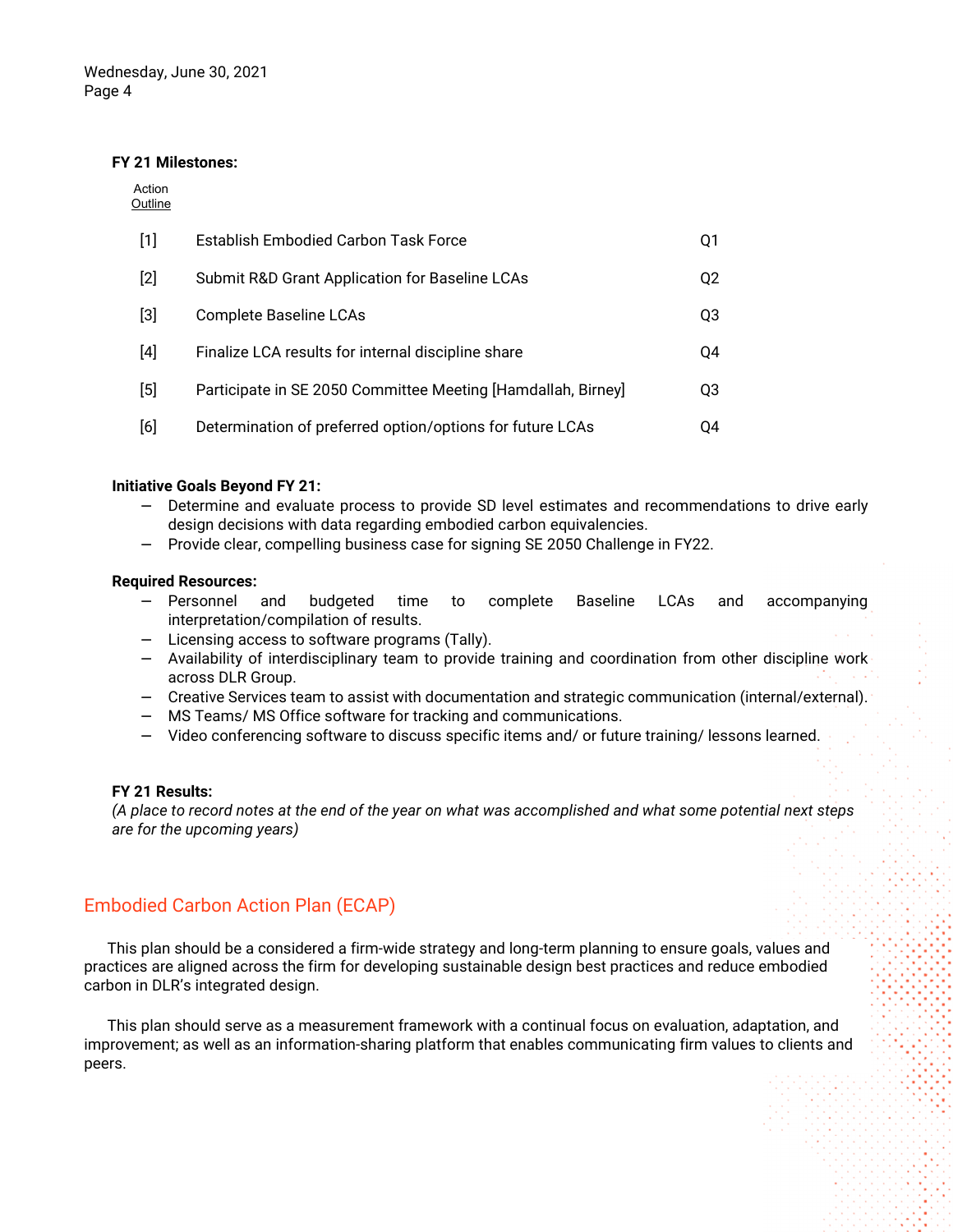#### **Short Term Goals (6 – 12 months):**

- 1. EC startup group to work together to better understand the impacts of our design decisions and the effects they have on our environment.
- 2. Understand carbon reduction strategies and share it with your discipline and office.
- 3. Educate colleagues within your discipline on how to measure and report embodied carbon
- 4. Review and remind others of the 2030 Commitment/Carbon Neutrality
- 5. Share and participate in the SE 2050 Commitment within the firm though intranet announcements, design shares and project initiatives. See example of DLR's Group internal announcements dated June 30<sup>th</sup> in Appendix A.
- 6. Create draft framework and guidelines for Embodied Carbon Reductions
- 7. Learn about benchmarks for different material.
- 8. Learn the EC3 tool which allows benchmarking, assessment, and reductions in embodied carbon per material category, focused on the upfront supply chain emissions of construction materials.
- 9. Learn Tally as a Revit add-on for material selection, design option comparisons, and whole building LCA. A. Select a project (or two) to demonstrate how to use Tally in Revit and run the module
- 10. Learn about the Embodied Carbon Order of Magnitude (ECOM) an online estimator tool that resides under the SE2050 commitment website.
- 11. Explore other resources such as Carbon Leadership Forum tool for setting baseline, Beacon, ASCE/SEI Sustainability Guidelines for the Structural Engineer
- 12. Leverage the knowledge of EC to the firm by frequently posting a topic on SQ1 to infuse the embodied carbon idea and language into our teammates.

#### **Long Term Goals (Beyond 12 months):**

- 1. Further develop the drafted framework for Embodied Carbon Reductions into a firm-wide accepted guideline.
- 2. EC startup group to evolve to a larger group of experts who can educate and mentor others within the firm.
- 3. Incorporate Embodied Carbon calculations into the concept design phase, so that the architects, engineers, and owners can really understand the impact that their design might have on the environment and use this understanding to design a better and more environmentally responsible building.
- 4. Use Embodied carbon management as a proxy for cost management, providing an additional means of value engineering at early design stages.
- 5. Identify who is responsible for recording and reporting of embodied carbon reductions for both structural and architectural material quantities. (Suggestion: One of the Project architects and one of the project structural engineers, not the engineer of record nor the project director/project manager).
- 6. Create embodied carbon reduction platform for reporting and recording embodied carbon reductions in material selections for each project.
- 7. Share and provide access to the platform of the recorded embodied carbon data on past project to leverage knowledge, experience and carbon reduction strategies across the firm for future projects.
- 8. Participate as a signatory sponsor and be a partner with the SE 2050 Commitment

#### **Reporting Plan**

As previously indicated under the long-term action plan, the embodied carbon reporting and recording platform should show data for structural (and architectural) material quantities and their embodied carbon impacts for all DLR's projects.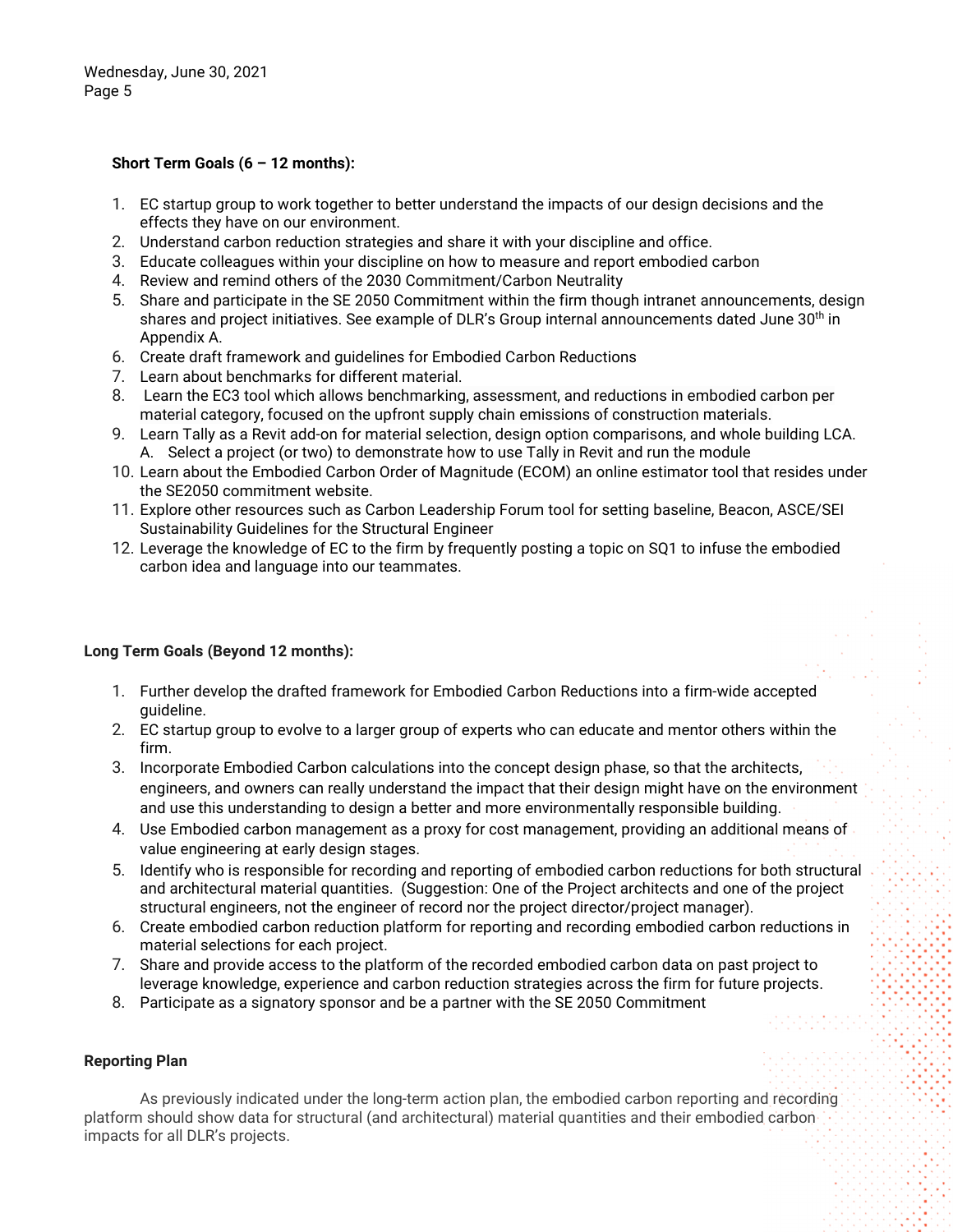In the first year of platform implementation, DLR is only required to provide 25% of their projects as there will be data reporting, recording and upload learning curve.

A successful high-quality reporting platform within the ECAP shall include the following:

- A. The responsible project architect and structural engineer responsible for reporting and recording the required data shall also oversee data management and uploads for their own projects.
- B. Data upload timeframe: uploading within one week of submitting Construction Documents.
- C. Assign a project team member for quality control over the uploaded data.
- D. This reporting/recording platform shall be consistent with the SE2050 commitment to facilitate data mitigation, reporting and uploading to the SE2050 commitment program.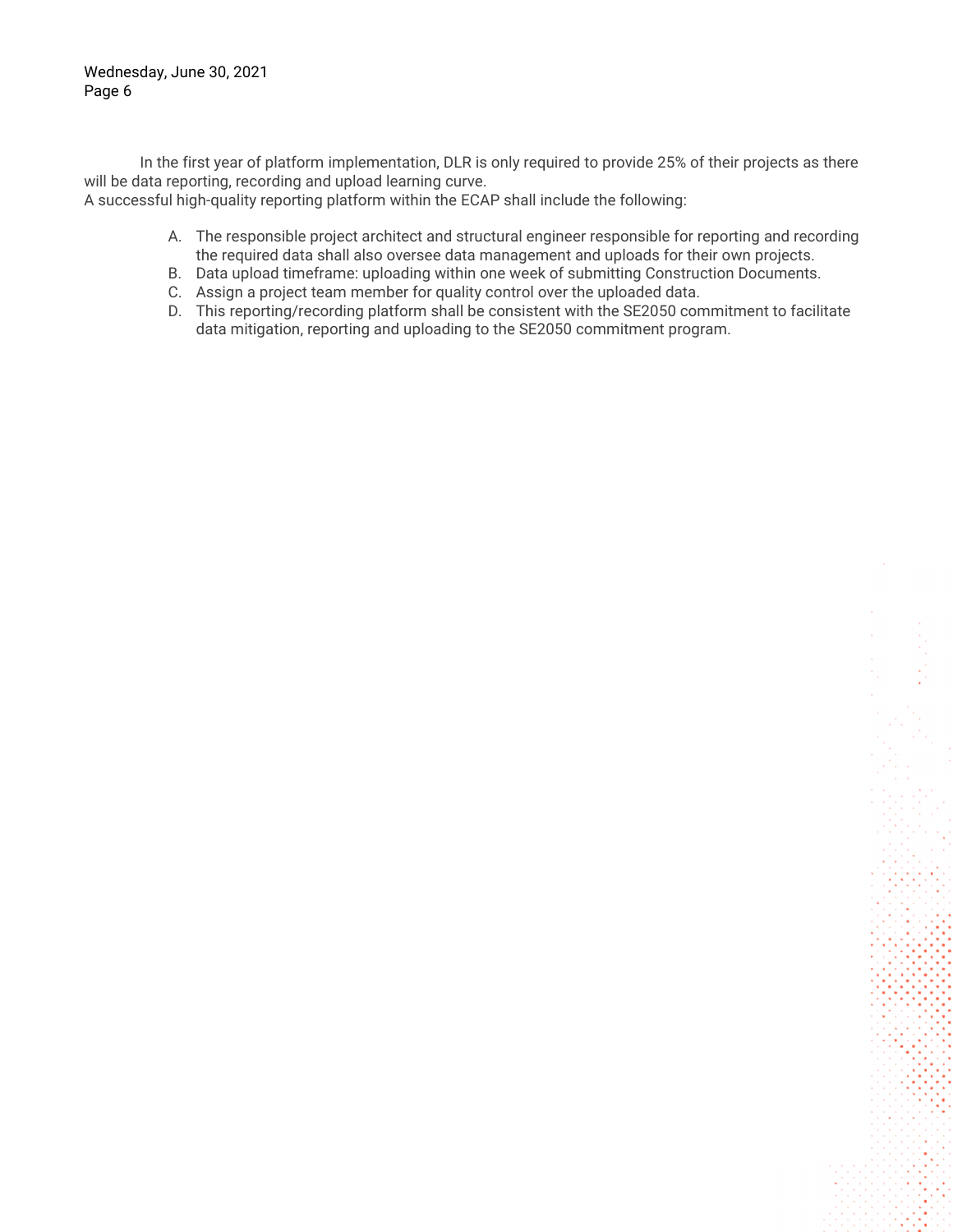Wednesday, June 30, 2021 Page 7

### **Appendix A**

Internal Firm-Wide Announcement Dated 6/30/2021



**PROMOTED** 

# DLR Group commits to SE 2050 Challenge!

I'm pleased to report that DLR Group has committed to the Structural Engineers 2050 Challenge, put forth by the Carbon Leadership Forum.

SE 2050 challenges structural engineers across the AEC industry to meet embodied carbon benchmarks and higher reduction targets on a pace for zero embodied carbon in structural systems by the year 2050. Inspired by the AIA 2030 Commitment, SE 2050 complements existing and developing initiatives supported by building owners and architects.

DLR Group is an initial signatory of the Architecture 2030 Challenge, which commits that all new buildings, developments, and major renovations shall be carbon-neutral by 2030. Recently, the 2030 Challenge updated its targets to also include embodied carbon reductions.

As outlined in our commitment letter, DLR Group commits to:

- Include embodied carbon in DLR Group's Sustainable Action Plan, for SE 2050 and as part of our commitment to Architecture 2030. The goal is to make embodied carbon an item to be studied by not only our structural team, but Integrated Design teams.
- Within one year and then annually, submit data to the SE 2050 project database in a collaborative effort to understand embodied carbon in structural engineering projects and to set attainable targets for future projects.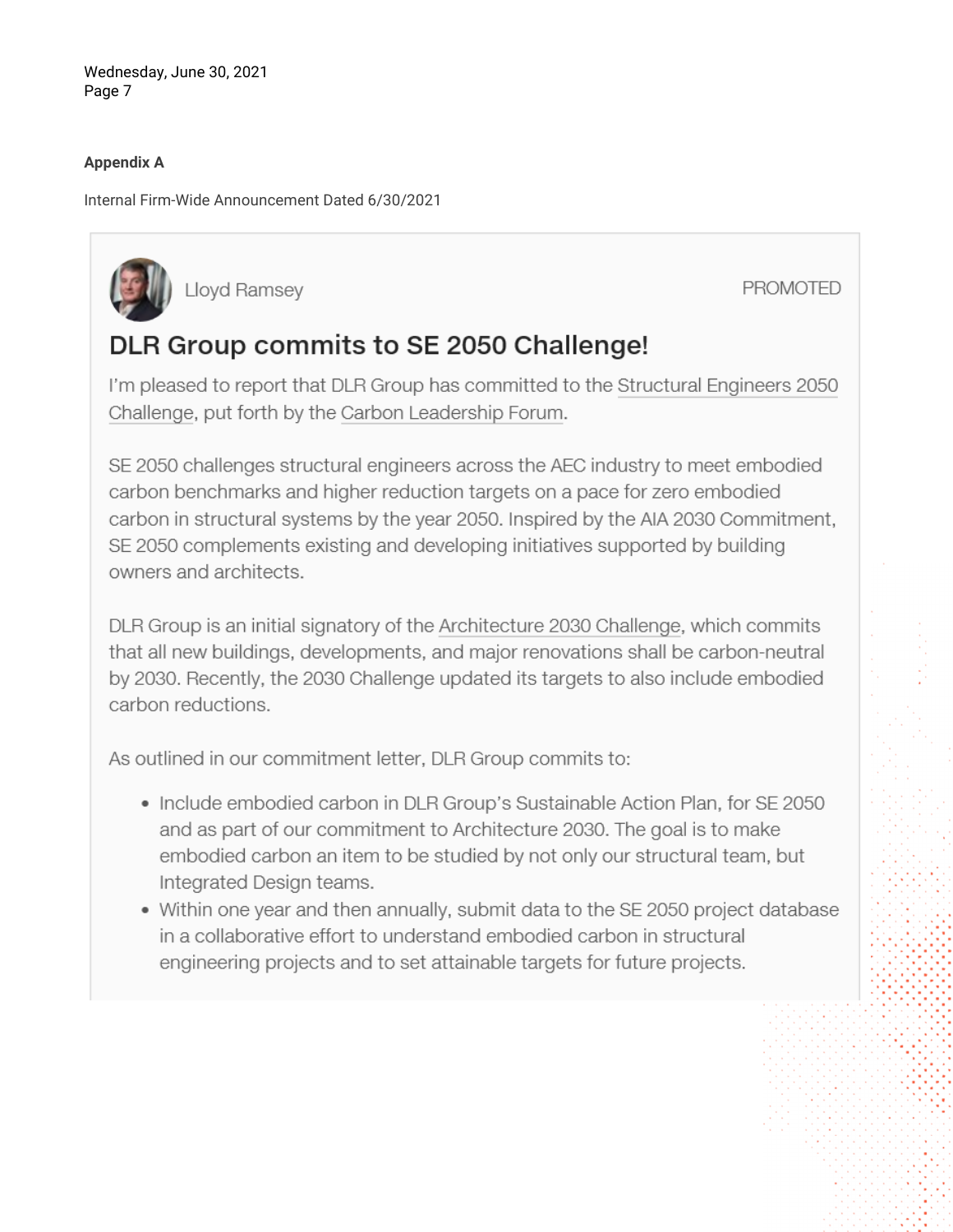# structural engineering x carbon task force structural-specific visioning and **SE2050 feasibility**

To aid in these efforts, DLR Group has established a structural engineering x carbon task force. This group of structural engineers and architects is leading the way in the essential transition to net zero embodied carbon and beyond to net-positive carbonsequestering design. The task force is in the process of applying to the SE 2050 Commitment Program to become a signatory firm and officially make our commitment public. Stay tuned!

Structural engineers have an unprecedented challenge and an incredible opportunity to contribute to the sustainable design of our buildings. We can be leaders in the growing market of climate-smart building design and low carbon construction. To respond in a proactive way requires a considerable understanding of the environmental impacts of today's systems to inform tomorrow's decisions.

This milestone has not been possible without the hard work of Scott Birney, Natalie Georgieff, Diana Gonzalez, Murad Hamdallah, Nicole Huffert, Mike Lindsey, Jill Maltby-Abbott, Lindsey Perez, Prem Sundharam, and Hunter Wheeler.

Like | Unsubscribe | More Actions  $\sim$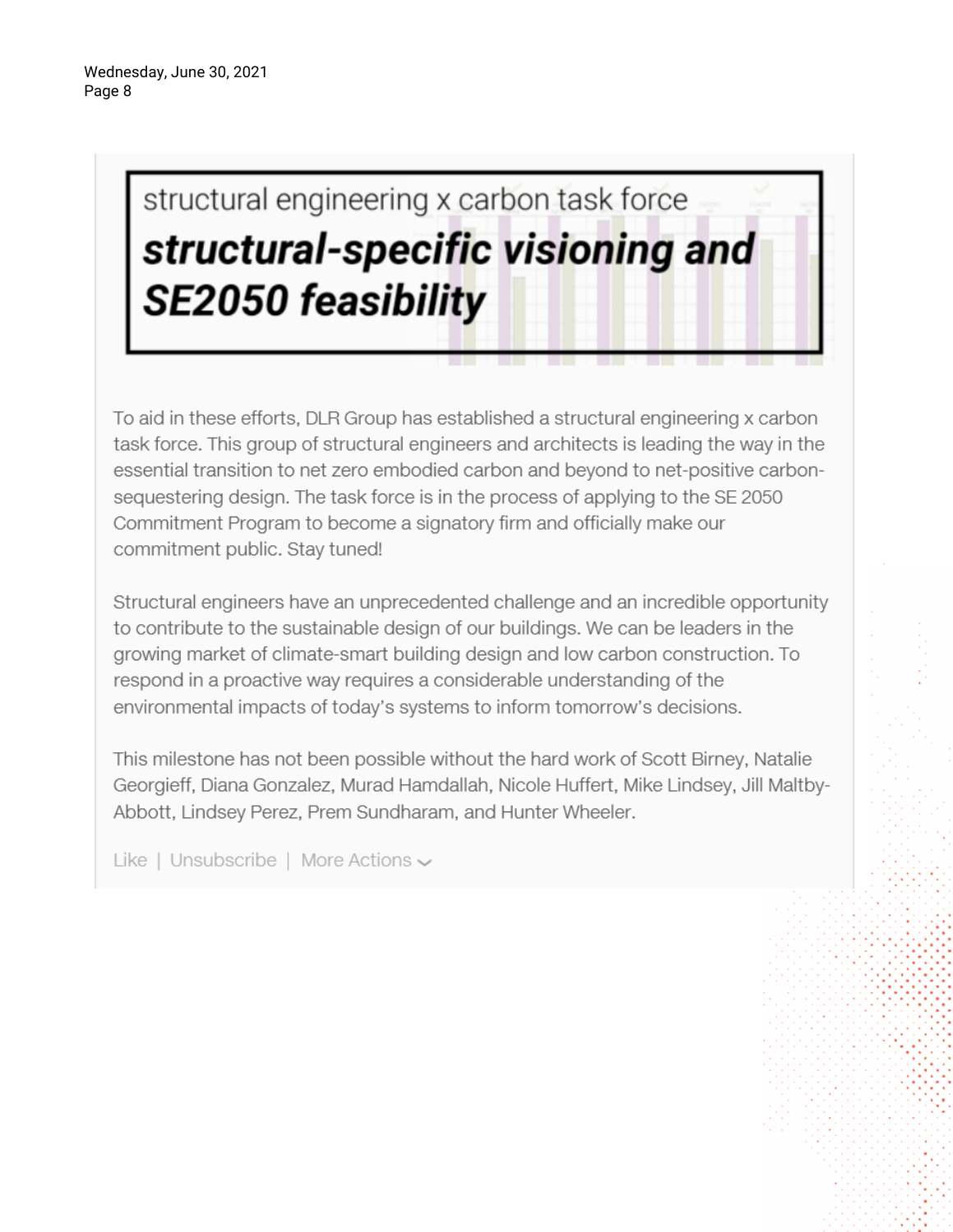Wednesday, June 30, 2021 Page 9

**Appendix B** 

DLR Group – SE 2050 Commitment Letter Dated 6/04/2021

Please see next page